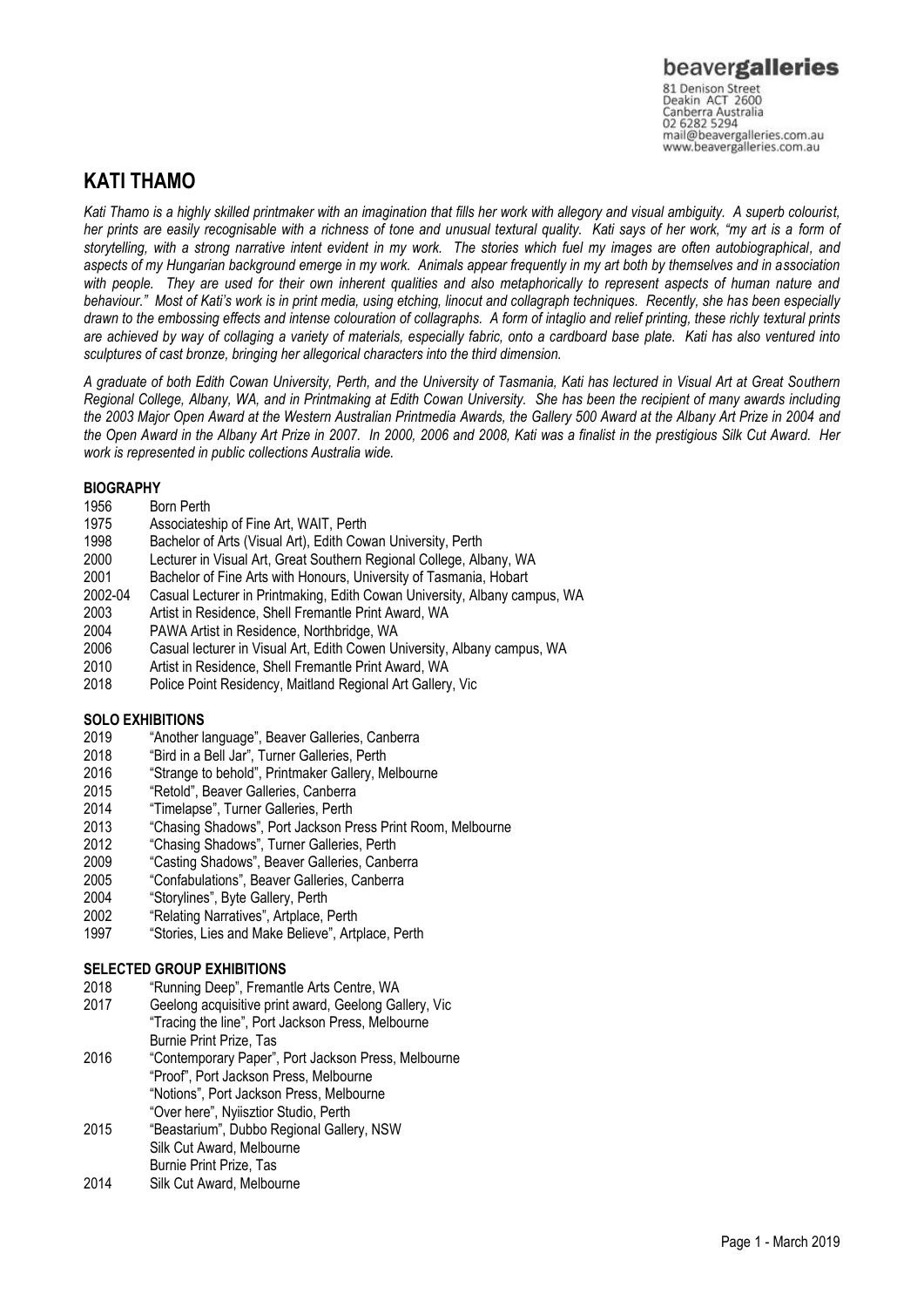### beavergalleries

81 Denison Street<br>
81 Denison Street<br>
Deakin ACT 2600<br>
Canberra Australia<br>
02 6282 5294<br>
mail@beavergalleries.com.au<br>
www.beavergalleries.com.au

| 2013 | Silk Cut Award, Melbourne<br>Burnie Print Prize, Tas                             |
|------|----------------------------------------------------------------------------------|
| 2012 | Silk Cut Award, Melbourne<br>"Insight", Vancouver Art Centre, Albany, WA         |
|      | "Ten(t)", Albany Residency Museum, Albany, WA                                    |
| 2011 | Christmas Collection, Beaver Galleries, Canberra<br>"Paperartzi", Albany, WA     |
| 2009 | "Continuum", Gorepani Gallery, Albany, WA                                        |
|      | International Print Triennial, Krakow, Poland                                    |
| 2008 | "Shadow Me Home", Moores Building Contemporary Art Gallery, Perth                |
| 2007 | "Emblems of Belonging", Residency Museum, Albany, WA<br>"Paperartzi", Albany, WA |
| 2006 | "Unravelling Country", Gorepani Gallery, Albany, WA                              |
|      | "Hotspot", Albany Residency Museum, WA                                           |
|      | Fremantle Print Award, Fremantle Arts Centre, Perth                              |
| 2005 | "Albany Dog Show", Vancouver Art Centre, Albany, WA                              |
|      | "33", Port Jackson Press, Melbourne                                              |
|      | Christmas Collection, Beaver Galleries, Canberra                                 |
| 2004 | Fremantle Print Award, Fremantle Arts Centre, Perth                              |
| 2003 | Christmas Collection, Beaver Galleries, Canberra                                 |
|      | "Bacchanalia", Gorepani Gallery, Albany, WA                                      |
|      | "Distant Noises", RMIT Gallery, Melbourne                                        |
|      | "Women Remembering Women", Moore's Building Fremantle, Perth                     |
|      | Fremantle Print Award, Fremantle Arts Centre, Perth                              |
| 2002 | Fremantle Print Award, Fremantle Arts Centre, Perth                              |
| 2001 | Christmas Collection, Beaver Galleries, Canberra                                 |
|      | "Small passions", Fine Arts Gallery, Hobart                                      |
|      | Hutchins Award, Long Gallery, Hobart                                             |
|      | "Modo de Volar", Entrepot Gallery, Hobart                                        |
|      | "Mine own executioner", Mundaring, WA                                            |
| 2000 | Christmas show, Artplace, Perth                                                  |
|      | Silk Cut Award, Melbourne                                                        |
|      | "The feast", Albany, WA                                                          |
| 1999 | Christmas show, Artplace, Perth                                                  |
|      | Fremantle Print Award, Fremantle Arts Centre, Perth                              |
| 1998 | Christmas show, Artplace, Perth                                                  |
|      | "Small figures - big lives", Fremantle Arts Centre, Perth                        |
|      | Fremantle Print Award, Fremantle Arts Centre, Perth                              |
| 1997 | Fremantle Print Award, Fremantle Arts Centre, Perth                              |
|      | "Five years Artplace", Artplace, Perth                                           |
| 1996 | Printmakers Association of Western Australia exhibition, Perth                   |
|      | "Environment - Landcare", Bunbury, WA                                            |
| 1995 | "Deliriously serious", Albany, WA                                                |
| 1994 | "Hot chips", Albany, WA                                                          |
| 1992 | Albany Art Prize, Albany, WA                                                     |
|      |                                                                                  |

#### **AWARDS / COMMISSIONS**

- 2017 Finalist, Geelong acquisitive print award, Geelong Gallery, VIC Great Southern Art Award, Print Prize Commission, Perth Children's Hospital, WA 2016 Western Australian Printmedia Awards, Regional Award 2014 Western Australian Printmedia Awards, Regional Award
- 2013 Commission, Kwoorabup Community Park, Denmark, WA<br>2012 Centennial Art Prize, Print Award, Albany, WA
- Centennial Art Prize, Print Award, Albany, WA
- 2010-11<br>2009 Commission, Harford Grove Public Art, Yanchep, WA
- Print Council of Australia, annual print commission Banyule Works on Paper Award, highly commended, Banyule, Vic